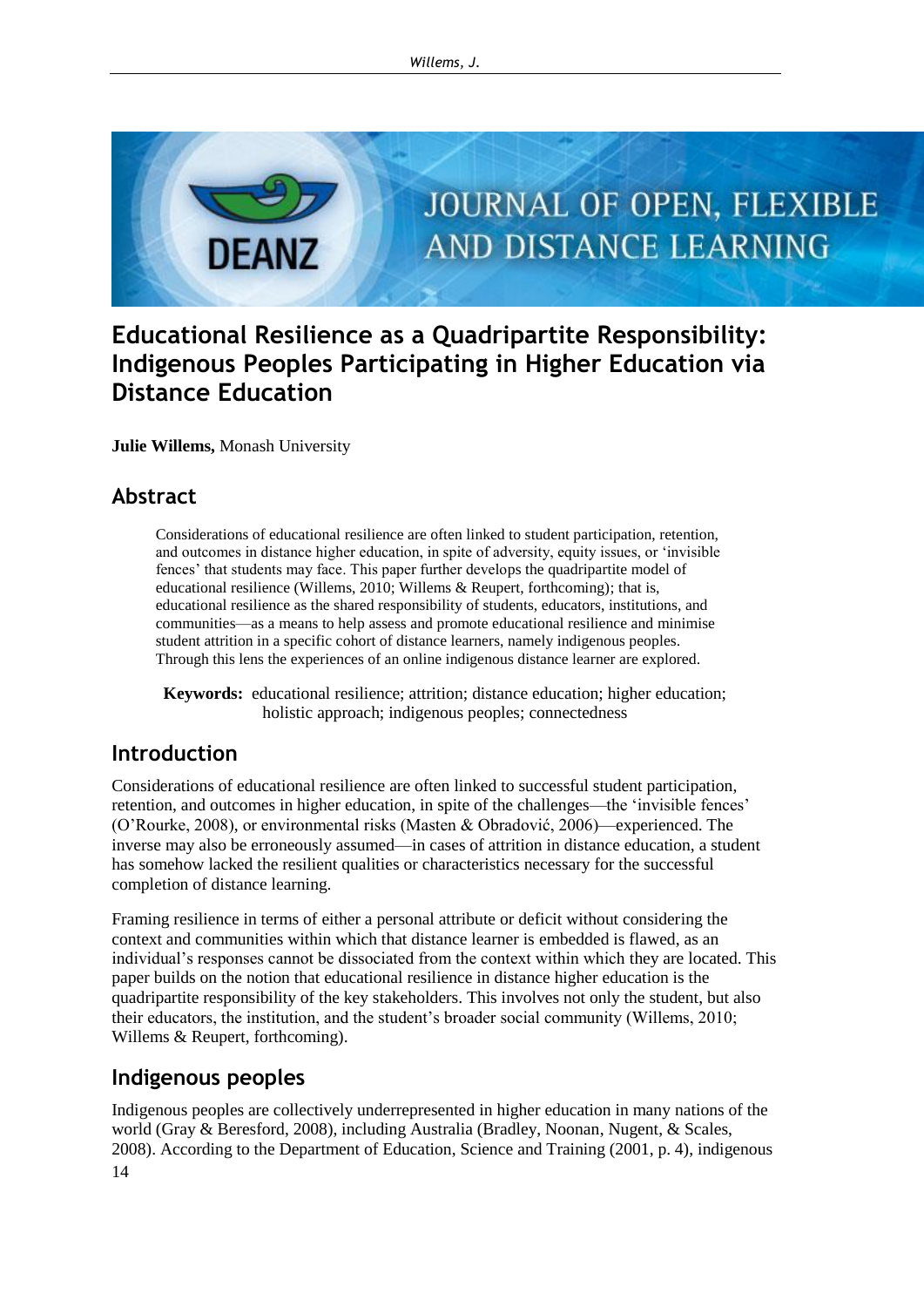peoples are defined as the "inhabitants of land where their forebears have lived for hundreds of generations, [are] distinguished by heritage, culture and language [and] have also been colonised by other groups". Indigenous peoples from around the world include the First Nations peoples of Canada and the Māori of New Zealand. In an Australian context, the Commonwealth of Australia identifies an indigenous person as either Aboriginal or Torres Strait Islander (Australian Bureau of Statistics, 2010). To be considered an Aboriginal/Torres Strait Islander, an individual must be of Aboriginal/Torres Strait Islander descent, identify as an Aboriginal/Torres Strait Islander, and be accepted by the community as an Aboriginal/Torres Strait Islander. While 15 percent of the New Zealand population is identified as indigenous (Department of Education, Science and Training, 2001), indigenous peoples in Australia account for only 2.5 percent of the total population (Indigenous Higher Education Advisory Council, 2006). Further, while 90 percent of the Australian population inhabit 2.2 percent of the continent (predominantly along the east and south-west coastal fringes), 90 percent of indigenous Australians live in areas that cover 23 percent of the continent, encompassing regional or remote areas (Australian Bureau of Statistics, 2003). Although referred to as a single collective, Australian indigenous peoples are a heterogeneous group comprising many distinctively diverse and different peoples (Department of Education, Science and Training, 2001). As the Queensland School Curriculum Council (2001, p. 2) notes:

Aboriginal histories, cultures, languages and societies are distinct from Torres Strait Islander histories, cultures, languages and societies, and each group needs to be recognised accordingly. Diversity exists both within and across these groups in terms of social, cultural, geographic and economic circumstances.

Indigenous peoples are often exposed to multiple equity issues and equity overlap (Willems, 2010). They are frequently marginalised in terms of power, wealth, and access to quality education. They tend to have a higher birth rate than the rest of the population, are more likely to be living in poverty, and access to education is considered to be the key element to improving their lives (Department of Education, Science and Training, 2001), including their health. With the federal government's widening participation agenda currently highlighting particular groups of 'underrepresented' students in Australian higher education (indigenous Australians; students from low socio-economic backgrounds; and regional and remote students) (Bradley et al., 2008), issues relating to equity overlap become obvious when looking at the demographic characteristics of indigenous compared with non-indigenous students (Australian Council for Educational Research, 2011, pp. 2–3). Indigenous students are more likely to be female, of low socio-economic status, of mature age (the mean age is 28 years), responsible for the care of dependent others, first in the family to participate in higher education, and more likely to come from regional or remote areas of the nation.

Educational equity for indigenous Australians remains a continuing concern in Australia. While there has been gradual improvement in access, participation, and outcomes across the various sectors of Australian education since the 1960s, the discrepancy between indigenous and nonindigenous participation is most marked in the areas of secondary school completions and in commencements in higher education (Gray & Beresford, 2008). The Department of Education, Employment and Workplace Relations (2010) reported that while there had been an increase in indigenous Australians participating in higher education in 2010 compared with previous years, this still only represented 0.9 percent of all student enrolments in higher education (11,088 students). Further, these indigenous student enrolment statistics do not have parity with indigenous people making up 2.5 percent of the Australian population (Indigenous Higher Education Advisory Council, 2006). Indigenous students are not only significantly underrepresented in higher education, they are also collectively less likely to be successful in terms of participation, retention, and outcomes (O'Rourke, 2008; Devlin, 2009). According to Kauffman (2003), fewer indigenous Australians hold post-school qualifications than their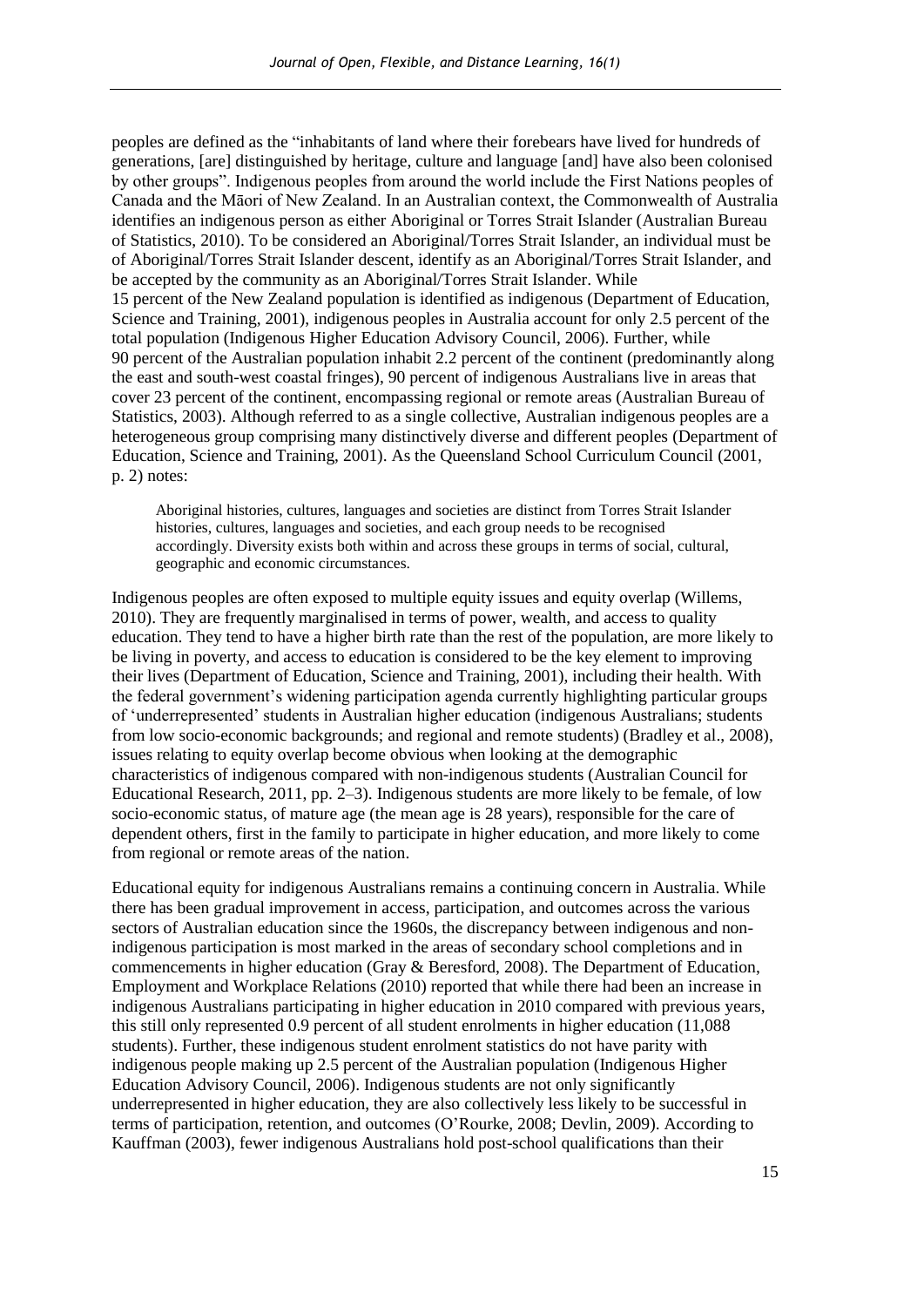indigenous counterparts in both the United States and Canada. He suggests that Australia has, in fact, the worst indigenous educational outcomes of any comparable Western society. Gray and Beresford (2008) call this gap between Australian indigenous and non-indigenous students a 'wicked problem'.

Due to the "rapid migration of technology across geographic and socioeconomic boundaries" (Masten & Plowman, 2003, p. 75), today's distance education is the means by which underrepresented (disadvantaged) groups of students such as indigenous students may participate in higher education (Universities Australia, 2008). However, exact figures for indigenous students participating in higher education via distance (or off-campus) learning are hard to find.

There are many variants of distance education, and one form that many institutions of higher education offer in Australia for indigenous students is 'block-mode' tuition. The Australian Council for Educational Research (2011, p. 3) estimates that while the "majority of indigenous students are enrolled in full-time, on-campus courses like most school leavers", approximately 33 percent are enrolled via block mode. Block-mode tuition is a form of mixed-mode tuition that couples residential on-campus intensives with lengthier off-campus periods (Milton & Vozzo, 2010). The off-campus component in block-mode tuition is often delivered by means such as online learning via the university's learning management system and co-creation tools (Reedy, 2011). While the Australian Council for Educational Research (2011) recently reported that block-mode tuition is considered to be beneficial for those indigenous students who are from regional and remote areas, are of mature age, or have community and/or family responsibilities, a study by Barraket and Scott (2001) identified that indigenous students who were female, of mature age, from low socio-economic status backgrounds, from regional or remote backgrounds, and studying using block-mode tuition were more disadvantaged than others, due to the compounding factors of poor information and communication technology (ICT) literacy, lack of access to technology, lack of technological supports, and a lack of personal confidence. These findings are supported by Reedy (2011), who discerned that while interest in learning with technology was high, there were very real challenges for the completion of the online assessment tasks due to the compounding factors of access, lifestyle, and attitude factors. Gray and Beresford (2008, p. 219) argue that these complex and interrelated social challenges can have an impact on the participation, retention, and resilience of indigenous students across the Australian education sector. A coordinated approach across policy, practice, and research (Devlin, 2009) is therefore necessary to overcome the formidable challenge of this educational divide.

# **Resilience**

The term *resilience* has many definitions, depending on the context in which it is used. Historically, the term was first used by the physical sciences to refer to an element bouncing back to its original state or shape following the application of stress or exertion (Boyden & Cooper, 2007). The term was then adopted in medical science to imply the ability of the human body to recover from traumatic events such as accidents or surgery (Boyden & Cooper, 2007). In psychology and sociology, the concept of resilience initially focused on the ways in which children adapt positively to adversity (Black & Lobo, 2008), and it was subsequently applied to adults (Bonanno, 2005). Thus employed, resilience came to refer to the effective coping and adaptation of individuals, even when "faced with loss, hardship, or adversity" (Tugade & Fredrikson, 2004, p. 320). In this context, resilience is considered to be a social-emotional competency (Bernard, 2006), and a specific individual trait (Masten, 1994).

In education, resilience as a term has only recently been adopted (Willems & Reupert, forthcoming). Waxman, Padrón, and Gray (2004, p. 1) define those who have educational resilience as "students who succeed in school despite the presence of adverse conditions". In higher education contexts, educational resilience is often linked with consideration of student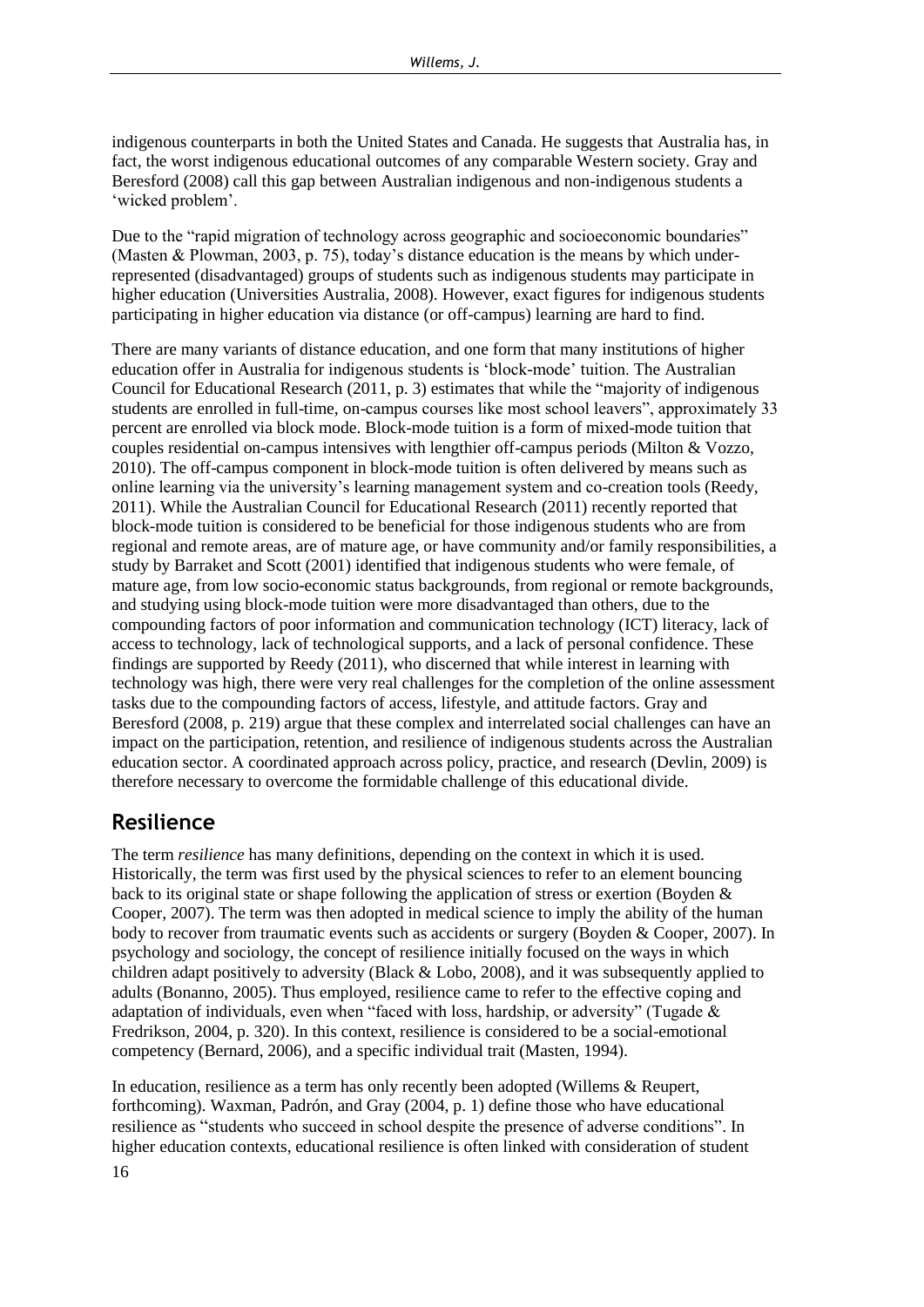attrition (see, for example, Devlin, 2009; Grebennikov & Skaines, 2009; Pechenkina & Anderson, 2011) and/or better than expected student participation, retention, and outcomes (Walker, 2000), in spite of adversity, equity issues, or 'invisible fences' (O'Rourke, 2008) that students may face. For indigenous students, educational resilience is related to overcoming the odds caused by coming from high-risk backgrounds (Masten & Obradović, 2008).

Distance education has often been connected with social equity (Bates, 2005). It originated as the means by which students who were unable to attend classes in person could still access and participate in formal education (Gunawardena & McIsaac, 2004). Distance education has thus provided an opportunity for those who might experience educational disadvantage in terms of their geographic, ethnic, physical, or socio-economic capabilities, or their carer or incomeearning responsibilities, to participate. Kemp (2002) argues that an understanding of educational resilience in distance education will help the development and promotion of protective mechanisms to foster the learner's effective negotiation of their learning journey.

### **Towards educational resilience as a holistic and quadripartite responsibility**

A lingering challenge with considerations of educational resilience, however, is that it can still be viewed as an individualistic attribute or deficit, removed from the context within which the learning occurs. When resilience is deemed lacking (indicated, for example, by non-participation or non-completion), this in turn may be construed as a personal deficit—the student may not "have what it takes" (Masten, 1994). This perspective can place the onus on the individual to become resilient, rather than examining whether the broader context in which distance learning occurs fosters resilience (Willems & Reupert, forthcoming). At a practical level, for example, while it is positive that institutions of higher and distance education provide solutions such as short courses for students to develop resiliency skills, it is but one part of the bigger picture. Factors affecting educational resilience (participation, retention, and outcomes) for indigenous students in distance higher education in Australia are often beyond the control of the students themselves. As Friedli (2009) has argued, this overemphasis on the individual disguises the fact that individual issues have a social basis, that multiple factors are at play, and that any discussion of educational resilience needs to factor in the learner's social, economic, and cultural context in order to gain a more holistic picture.

If attrition is a concern in distance education, then this holistic understanding of educational resilience is critical to understanding student retention, not only for distance learners as a group in general, but specifically for indigenous peoples, who are deemed doubly 'at risk' due to the overlap of equity considerations (Willems, 2010). Previously, Goodwin (2007) has suggested that three key stakeholder groups need to be considered when working towards fostering educational (academic) resilience: students, instructors, and institutions. In addition, Simpson (2003) has argued the importance of the student's community as a key ingredient in fostering student retention in distance education, especially the support of family and friends. Encompassing these facets, the quadripartite model of educational resilience (Willems, 2010; Willems & Reupert, forthcoming) encompasses four key stakeholder groups: the individual student, the educator/supervisor, the institution, and the broader social community (Figure 1). Each has a responsibility when it comes to fostering educational resilience.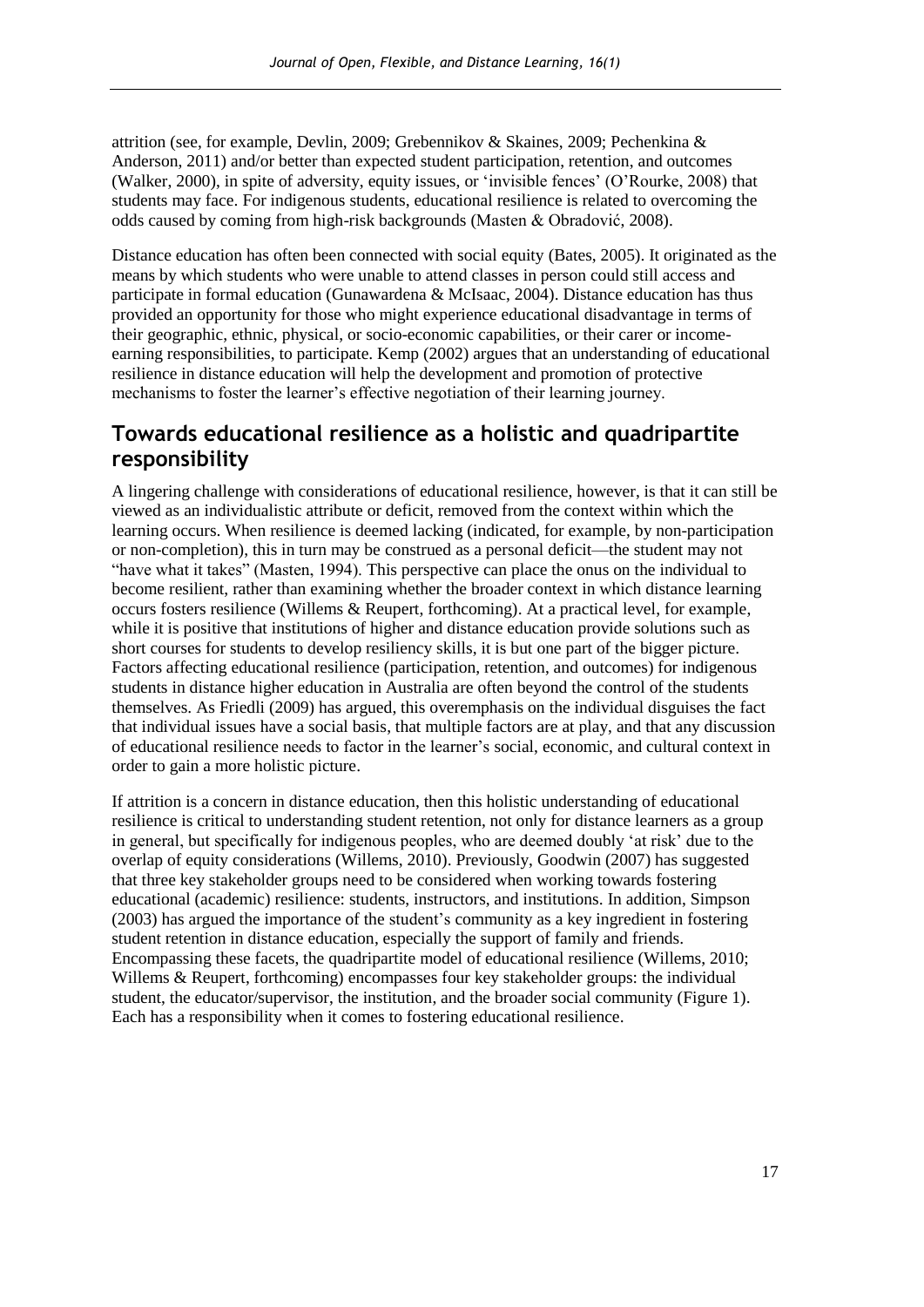

**Figure 1** Resilience as a quadripartite responsibility (Willems, 2010; Willems & Reupert, forthcoming)

Thus, rather than focusing on whether students are deemed to be resilient, the quadripartite model of educational resilience helps us to focus on the broader context in which learning takes place, as learning does not occur in a vacuum. Further, as educational resilience is "a capacity that develops over time in the context of person-environment interactions" (Egeland, Carlson, & Sroufe, 1993, p. 517), the quadripartite model serves as a framework to consider how this holistic capacity-building approach may be developed.

# **Educational resilience and indigenous distance learners**

This holistic framework addresses the question of how capacity can be built for the educational resilience of indigenous students participating in flexible, distance, online, or blended formal education. To address the importance of various factors relating to each of these four stakeholder groups in distance education, the experiences of Denise<sup>1</sup>—a geographically remote indigenous distance learner—will be shared to make key points. The concerns emerging from Denise's responses will be used to help reinforce the factors for consideration.

Denise was part of a research cohort of 35 online distance learners (Willems, 2005; Willems, 2010) who participated in ethics-approved, qualitative case-study research, and who shared their experiences in online distance education. Her demographic profile is as follows. Denise is an Aboriginal student enrolled in an undergraduate course in health sciences, which she completes predominantly via distance education with the addition of some on-campus block study. She lives in a relatively remote area of far-west New South Wales, and is thus a great distance from any university campus. She is a single student of mature age, and from a low socio-economic background. She left school after completing Year 10, and then worked for many years in various jobs. Denise acknowledges her limited academic and information literacy skills. She is not only the first in the family to commence higher education, but is also the first in her extended indigenous community to do so. In addition to representing the three under-represented groups noted for national concern in Australia—low socio-economic status, indigenous, and remote students (Bradley et al., 2008)—Denise also represents the 'typical' demographic of indigenous

<sup>-</sup><sup>1</sup> 'Denise' is a pseudonym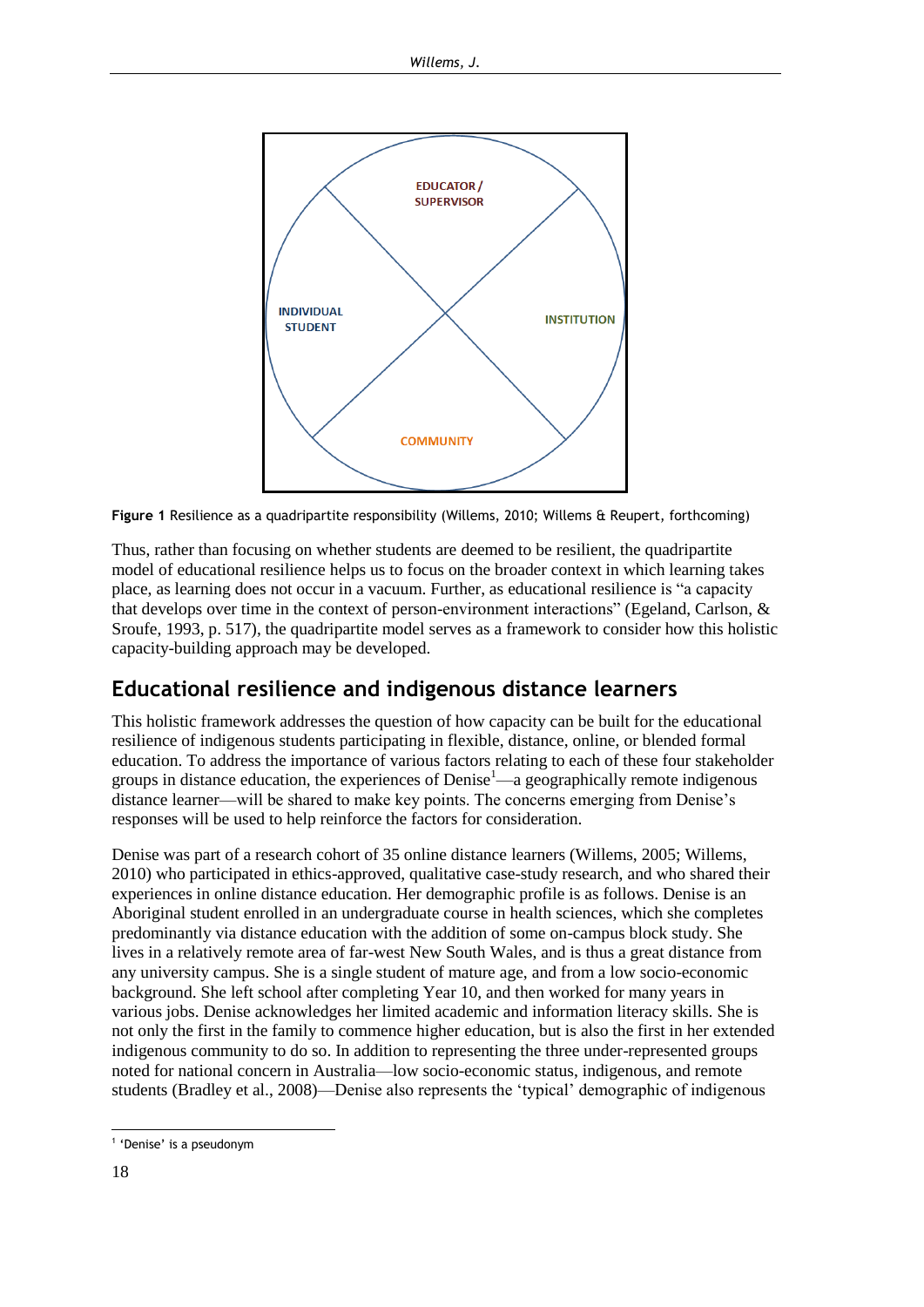students in higher education in Australia: female, low socio-economic status, of mature age, first in the family to participate in higher education, and from a remote area (Australian Council for Educational Research, 2011). Additionally, indigenous students in higher education are typically enrolled in health, welfare, and education courses (Jumbunna Centre for Australian Indigenous Studies, Education and Research & Wammara Aboriginal Education Centre, 1997).

### **Resilient indigenous distance learners**

When it comes to fostering educational resilience for indigenous distance learners, issues include overcoming low educational attainment and accompanying academic literacy and information literacy skills, access, costs, being the first in the family to participate in higher education, and social isolation.

Reedy (2011) determined that the personal impediments of indigenous learners in higher education included access. Access involves not simply acceptance and admission to a programme of study, but also access to the technology of learning—especially in the case of flexible, distance, online, or blended learning, where education is delivered by means of technology.

Denise applied for entry to higher education as a student of mature age in order to break the chains of labouring positions. However, she did not expect to get a place when she first applied for her course, due to her educational background. She was surprised to learn that she had been accepted. One of the academic challenges that Denise faced in entering higher education was that she lacked the academic skills to participate, and did not have opportunities to learn these in the lead-up to commencing her learning. Her rudimentary educational background necessitated her spending more than the suggested length of time on each aspect of her course. Without study skills, she felt that she constantly lagged behind the other students in her cohort.

Fostering students' academic skills is an aspect for all stakeholders in the quadripartite process. Educators can scaffold skills into their course design, as it cannot be assumed that participating students from similar disadvantaged backgrounds will have this knowledge. Technological (information literacy) skills also warrant attention.

Denise felt she lacked the technological literacy skills to participate because she had had little experience with computer technology prior to commencing her studies. At the time of her acceptance, she could not type and had very few computer skills apart from rudimentary skills gleaned through work and her Hotmail account. In an attempt to better prepare herself and get 'study ready', Denise enrolled in some Adult Education courses in a nearby town. She commented about her surprise during the course when she became a mentor to other new students, by instructing and demonstrating the procedures that she had learnt. However, Denise's self-instigated pre-learning was costly—it involved not only the cost of the courses, but also the expense of driving kilometres to get to the nearest large town with Adult Education facilities. Further, in spite of the investment of time and resources that were hard to spare at the time, Denise shared that she did not learn how to complete simple computer functions such as 'cut and paste' until after the end of her first year of study.

The simple, time-saving skills, which many take for granted, would make a huge difference for students such as Denise. This is but one example of many of the information literacy skills that could be scaffolded into a course.

O'Rourke (2008) notes that being the first in the family to participate in higher education is akin to being a cultural pioneer venturing into new places and spaces. Being the first in the family to participate in higher education was also a challenge for Denise: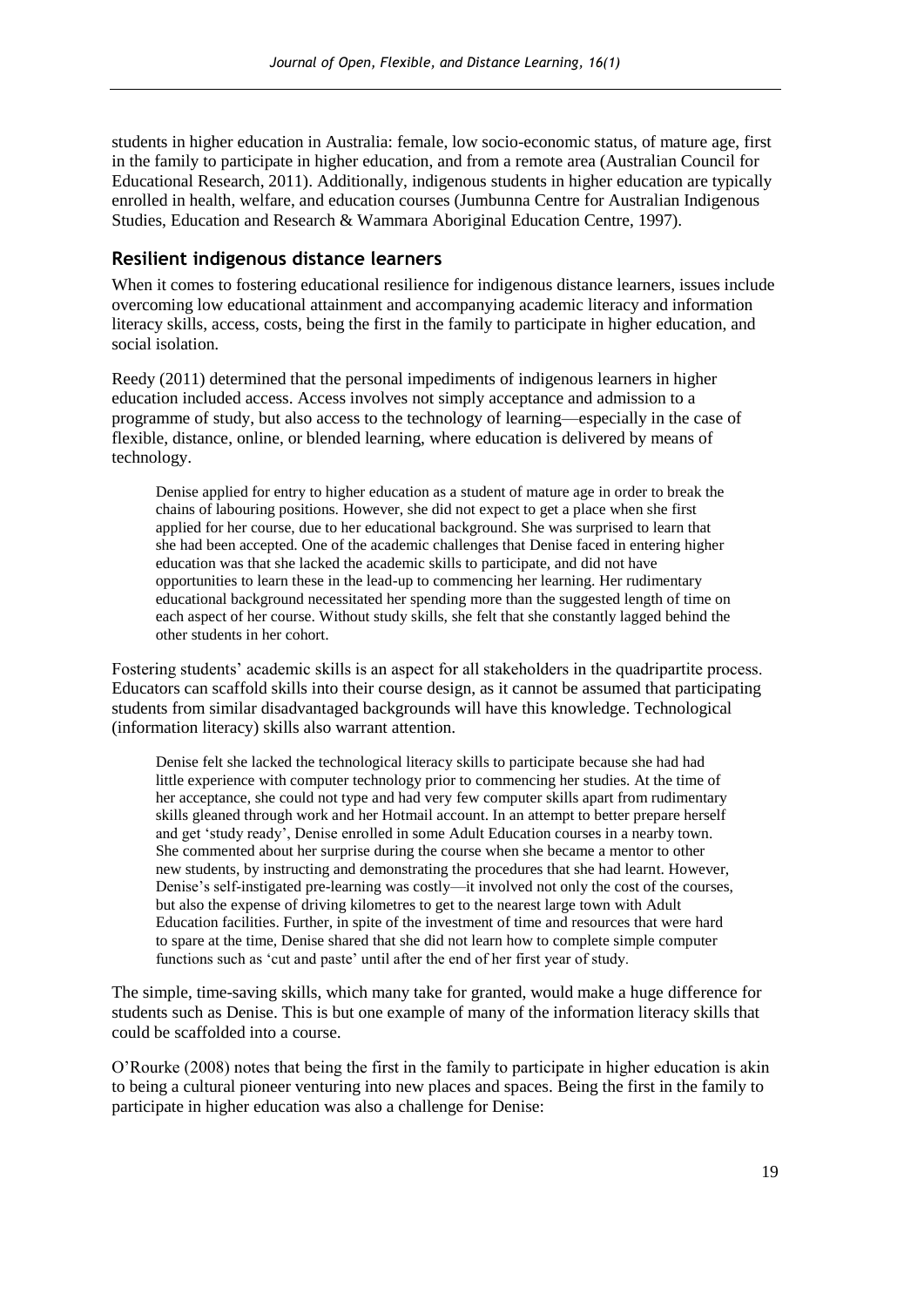Denise is the first in her family to participate in higher education. No one in either her extended family network or her group of friends has ever attempted any form of postsecondary education. There was no one that she could turn to in her community to ask questions when she got stuck.

Some indigenous students may feel less competent or worthy than the general student population. Others may feel shame if their attendance in higher education is not supported by their community or family group (Gray & Beresford, 2008). In contrast:

Despite having left school at the end of Year 10, being the only member of her extended family to attempt tertiary education, and coming from a rural community in which tertiary education is a rarity, Denise is rightfully proud of her achievements.

#### **Resilient indigenous distance learners and educator responsibilities**

Issues for educators, instructors, and/or supervisors in promoting educational resilience in distance higher education include connectedness, providing timely communications, flexibility, considerations in the learning design (including learning styles), and scaffolding the necessary skills, as previously noted.

An emphasis on connectedness is important to many indigenous students. Gibb (2006) notes that indigenous students like to make strong and deep connections with their educators, and this aspect of social community needs to be emphasised in their distance educators. In turn, educators need to work towards positive connections to help foster resilience:

Denise wants institutions and educators to understand that there may not be peers or mentors available in the community to support or encourage distance learners, and this disadvantage is compounded when you don't get support and communication from your lecturers online. She wants a responsive relationship with her teachers and tutors.

Beyond connectedness, Milton and Vozzo (2010) identify a number of areas in which educators need to foster educational resilience among indigenous students in terms of the learning design in the context of open, flexible, blended, and distance learning. For example, as previously noted, academic literacy might be a huge barrier, and this needs to be scaffolded into the course design to develop academic literacy. Care must also be taken to ensure that culturally inclusive language is used, and some authors point to the need for more multilingual and first-language approaches to education, rather than the provision of education. Accessibility is also an issue, as there can be an overlap between indigeneity and disabilities. Indigenous learning styles are another aspect to be factored into the design and delivery of teaching and learning in higher distance education. In a study on Australian indigenous students, Barnes (2000) noted specific differences between how indigenous Australians and the broader student population prefer to learn. Milton and Vozzo (2010, p. 15) noted that indigenous students are more group oriented; are less concerned with personal achievement; prefer to learn in a holistic way (global learning) by having an overview, then major headings prior to detail; prefer to have visual media, such as diagrams, to help explain written text (visual learning); prefer to learn in practical settings; prefer to participate in oral rather than written examinations; and place great emphasis on their relationships with their educators and peers.

### **Resilient indigenous distance learners and institutional responsibilities**

Research by Pechenkina and Anderson (2011, p. 17) found that the official institutional support structures provided for indigenous students can be an impediment to educational resilience. To help minimise university barriers, institutions have to be vigilant, as there is much that they can contribute in the fostering of educational resilience. Some key factors for consideration include: provision of first-language instruction, considerations for low socio-economic status students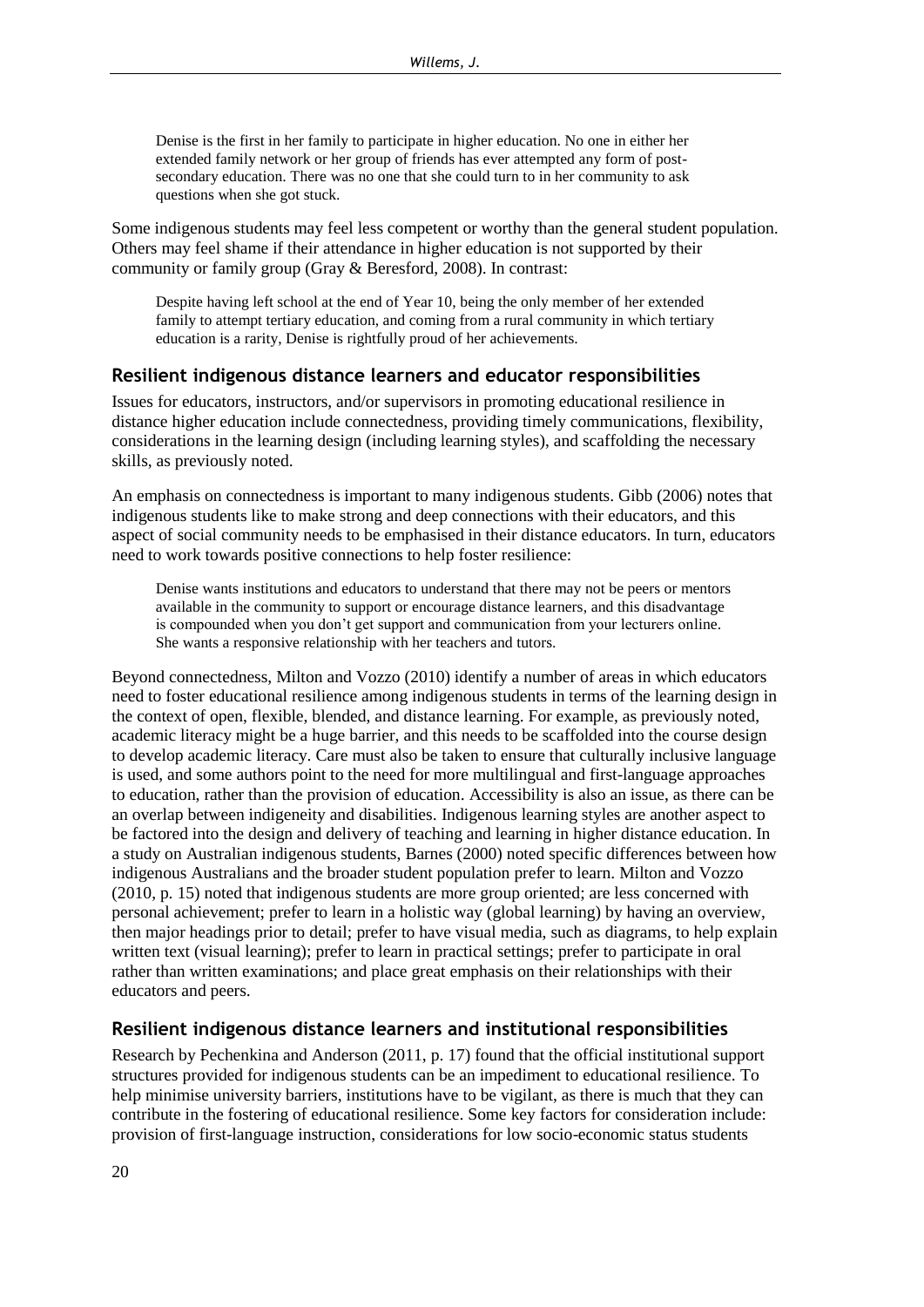(costs), accessibility, and the provision of additional support structures. One 'invisible fence' (O'Rourke, 2008) for indigenous peoples is that the language of instruction in higher education in Australian is English. According to the results of the 2006 national census, 16 percent of indigenous Australians nominated a language other than English as their first language (Australian Bureau of Statistics, 2008), whereas the language of instruction is likely to be English.

Multiple accessibility issues relating to low socio-economic status, ICT access, and internet access are experienced:

Denise comments that a number of assumptions were made about the distance learner's ability to access the required skills, hardware, and software they need to successfully complete their courses. She said that living rurally and having very little income made purchases of anything beyond basic study needs impossible, and that if one subject had required her to purchase other software, for example, she would not have been able to do so. She commented that people who have incomes do not understand what it is like to not have the income or the financial reserves to purchase necessary equipment.

Denise felt that web pages should be kept simple. Engaging in distance education is daunting enough without being overwhelmed or confused by complex websites. She said that she still didn't know all the functions and possibilities of her webpage, but did learn enough to get by.

Denise reminds universities to keep online documents available in basic software format (for example, Word), as other programs require additional software to run them, which in turn is expensive, and even if these programs are purchased, the student may not have enough memory capacity on their computer to install them. Finally, Denise believes that the costs of education are compounded by studying via distance education due to all this added expenditure. However, she also comments that if it were not for the opportunity to study via distance education, she would not have even attempted post-secondary study.

Shah and Widin (2010, p. 30) note that, despite the increasing use of ICT in the provision of formal education, access to ICT and the internet, plus the ability to effectively use the technology, continues to be a challenge, especially for those indigenous students who live in regional or remote locations. O'Rourke (2008, p. 5) cites one student, who stated:

The uni forgets we don't all live in the city or in a town . . . It's harder financially because of the extra . . . costs and we can't just duck into uni to get a book from the library or drop in forms . . . They forget us lot.

Another institutional barrier that is an 'invisible fence' to the successful participation of indigenous learners is the perceived lack of support from the university in general (O'Rourke, 2008). While many indigenous units around the globe provide excellent support, they are but one part of the broader institutions. Perkins and Willems (2011) note that if indigenous support units exist within universities, they are often difficult to locate on university websites, especially for novice or visiting indigenous learners. They recommend providing direct and clearly visible links to these facilities on universities' home pages.

Staff-to-student ratio is another 'invisible fence'. In Australia, the staff-to-student ratio is now over 20:1 (Bradley et al., 2008) and, according to research, is a key contributor to the decline in student satisfaction (Shah & Widin, 2010). Whereas relationships are seen as a crucial key aspect of the learning journey for indigenous peoples, staff connectivity may be diminished for the sake of economic rationalism.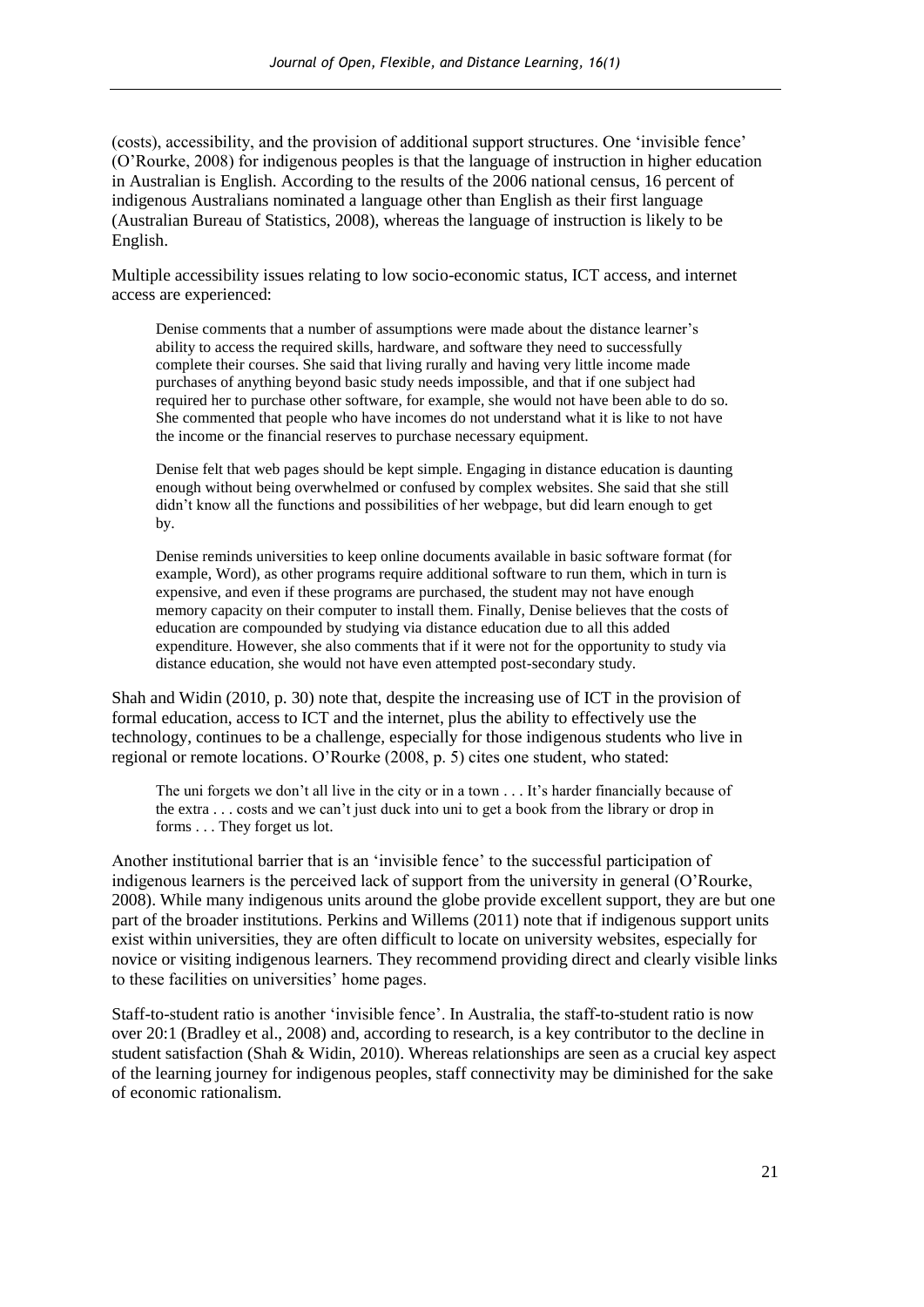### **Resilient indigenous distance learners and community responsibilities**

Due to the compounding issues of ICT, academic skills, the lack of online community with the overlay of the geographical distance from the university, Denise feels separated from her educators and the peers in her cohort.

The community aspect of the quadripartite model incorporates not only the distance learner's broader academic community, including their peers, who might also be geographically dispersed, but also the community in which the distance learner lives, encompassing their networks of family and friends. The first subgroup involves the learning community in which students learn (their peers). In addition to a connection with their educators, an indigenous student needs to feel deep connections with their peers (Gibb, 2006). This is crucial, as the distance learner's family might not be familiar with the "requirements and expectations of university study and may not offer appropriate support" (Shah & Widin, 2010, p. 31), whereas peers can help provide that support.

The second aspect of community is the broader sociocultural community in which the student is embedded. Alford and James (2007) note that indigenous learners face challenges relating to such issues as negative family influences and conflicting demands emanating from their family and broader community. These can either limit or prevent successful outcomes (Shah & Widin, 2010), as these community demands tend to take precedence over formal learning (Reedy, 2011). Further, O'Rourke (2008) found that there still exists a 'cultural stigma' within the indigenous community attached to indigenous learners participating in higher education. Perhaps this is more a reflection of regional and remote communities, as, according to statistics by the Australian Bureau of Statistics (2011), 8.7 percent of indigenous peoples living in cities hold a higher education degree, compared with 4.0 percent living in regional areas, and 2.7 percent of those living in remote areas.

Denise feels isolated not only from her academic community, but also from her physical and social community—separated from her friends and family because she studies at home. It is a double isolation for her. She feels increasingly isolated from her friends and family because she spends a great deal of time trying to succeed in her studies. Her friends see that she is 'at home'—which they associate with family and leisure time—not understanding that she is an off-campus student with studying responsibilities akin to a workday. As she is the first in her entire community to participate in higher education, her family and friends do not understand what is required of her to study successfully. Her need to study has in turn led to her community to view her study as taking priority over them personally, and they are staying away from her. She finds this very difficult.

In summary, supportive community environments can provide very real encouragement to distance learners (Simpson, 2003), fostering educational resilience by enabling participation and success in higher education (Morgan, 2001).

### **Conclusion**

Educational resilience—successful participation, retention, and outcomes in distance higher education in spite of any adversity, equity issues, or 'invisible fences' distance learners face—is a key consideration in any education sector. For indigenous distance learners in higher education, with low participation levels per head of population and the potential for multiple equity overlap, the need to foster successful learning contexts is paramount. For these students, juggling the conflicting demands of community and the attempt to meet sometimes foreign educational and institutional expectations can in turn either limit or prevent their achievement of educational goals and career aspirations (Shah & Widin, 2010).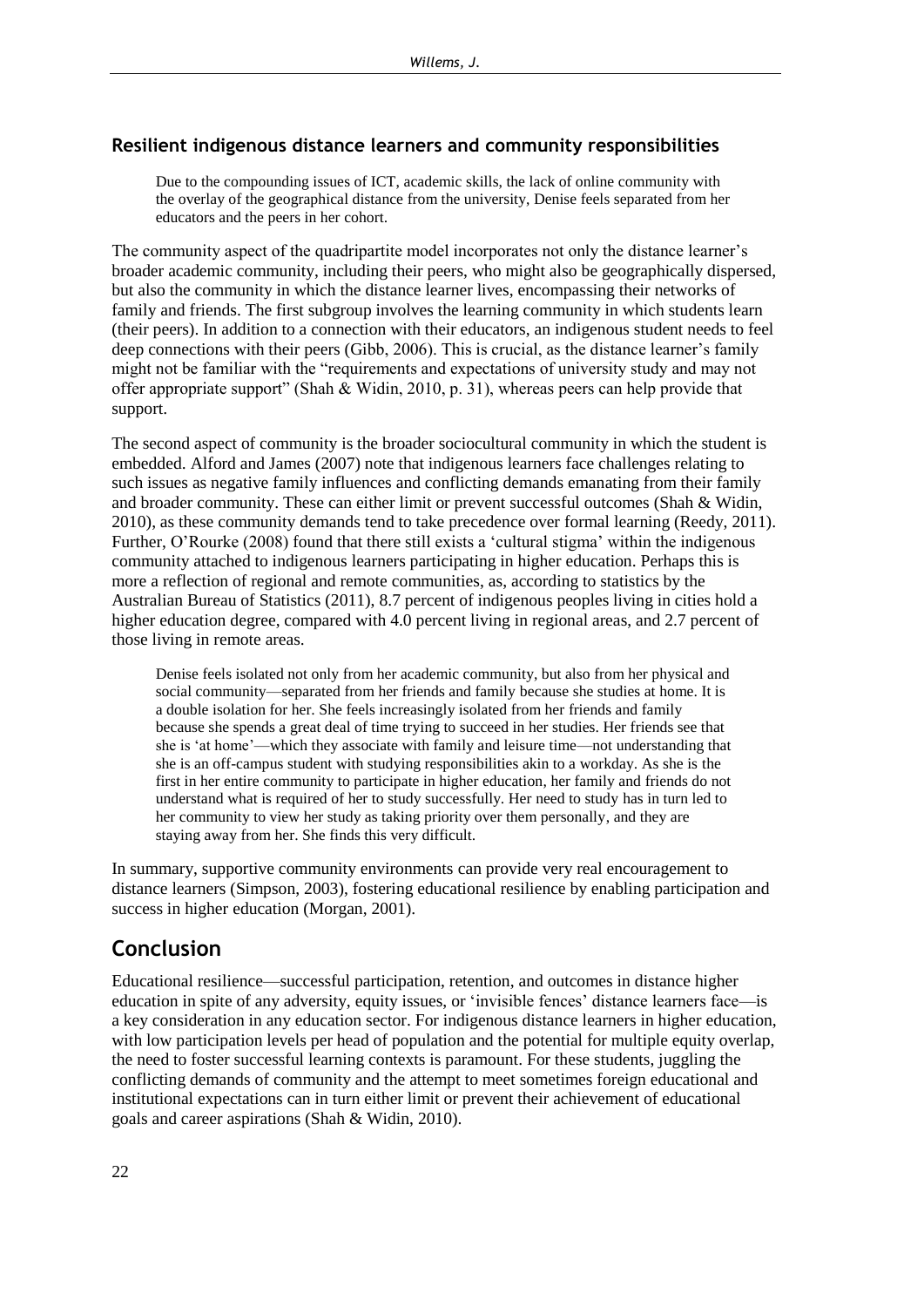Following the argument by Friedli (2009) that a narrow focus on the resilience of individual students masks the social, economic, and cultural context in which learning takes place, this paper has promoted the quadripartite model of educational resilience (Willems, 2010; Willems & Reupert, forthcoming) as a framework to gain a more holistic understanding of the complexities of disadvantaged learners, and to foster successful outcomes for them. It may also contribute to consideration of building capacity across all stakeholder groups and/or provide the basis for further applied research. This, in turn, will contribute to calls for rigorous national research on how educational resilience might contribute to the participation and success of indigenous students (Devlin, 2009). For without such efforts, access, participation, and successful outcomes for indigenous peoples in participating in higher education via distance education—not simply in Australia, but around the globe—could remain a 'wicked problem'.

#### **Acknowledgements**

The author wishes to thank 'Denise' for generously sharing her experiences as a remote Australian indigenous distance learner. She also wishes to acknowledge the contributions of reviewers to refining this paper.

#### **References**

- Alford, K., & James, R. (2007). *Pathways and barriers: Indigenous schooling and vocational education and training participation in the Goulburn Valley region*. Adelaide, Australia: NCVER.
- Australian Bureau of Statistics. (2003). *Year book Australia 2003: Population*. Canberra, Australia: Author. Retrieved from [http://www.abs.gov.au/Ausstats/abs%40.nsf/94713ad445ff1425ca25682000192af2/2f6a3d06d](http://www.abs.gov.au/Ausstats/abs%40.nsf/94713ad445ff1425ca25682000192af2/2f6a3d06d66a12a5ca256cae00053f9c!OpenDocument) [66a12a5ca256cae00053f9c!OpenDocument](http://www.abs.gov.au/Ausstats/abs%40.nsf/94713ad445ff1425ca25682000192af2/2f6a3d06d66a12a5ca256cae00053f9c!OpenDocument)
- Australian Bureau of Statistics. (2008). *Cultural diversity*. Retrieved from http://www.abs.gov.au/ausstats/abs@.nsf/0/636F496B2B943F12CA2573D200109DA9?opend ocument
- Australian Bureau of Statistics. (2010). *About Aboriginal and Torres Strait Islander statistics*. Retrieved from [http://www.abs.gov.au/websitedbs/cashome.nsf/4a256353001af3ed4b2562bb00121564/74649](http://www.abs.gov.au/websitedbs/cashome.nsf/4a256353001af3ed4b2562bb00121564/7464946b3f41b282ca25759f00202502!OpenDocument) [46b3f41b282ca25759f00202502!OpenDocument](http://www.abs.gov.au/websitedbs/cashome.nsf/4a256353001af3ed4b2562bb00121564/7464946b3f41b282ca25759f00202502!OpenDocument)
- Australian Bureau of Statistics. (2011). *Australian social trends March 2011: Education and indigenous wellbeing*. Retrieved from [http://www.ausstats.abs.gov.au/ausstats/subscriber.nsf/LookupAttach/4102.0Publication23.03.](http://www.ausstats.abs.gov.au/ausstats/subscriber.nsf/LookupAttach/4102.0Publication23.03.116/$File/41020_Indigenouseducation_Mar2011.pdf) [116/\\$File/41020\\_Indigenouseducation\\_Mar2011.pdf](http://www.ausstats.abs.gov.au/ausstats/subscriber.nsf/LookupAttach/4102.0Publication23.03.116/$File/41020_Indigenouseducation_Mar2011.pdf)
- Australian Council for Educational Research. (2011). Dispelling myths: Indigenous students' engagement with university. *Australasian Survey of Student Engagement, 10*. Retrieved from [http://www.acer.edu.au/documents/aussereports/AUSSE\\_Research\\_Briefing\\_Vol10.pdf](http://www.acer.edu.au/documents/aussereports/AUSSE_Research_Briefing_Vol10.pdf)
- Barnes, A. (2000). Learning preferences of some Aboriginal and Torres Strait Islander students in the veterinary program. *The Australian Journal of Indigenous Education, 28*(1), 8–16.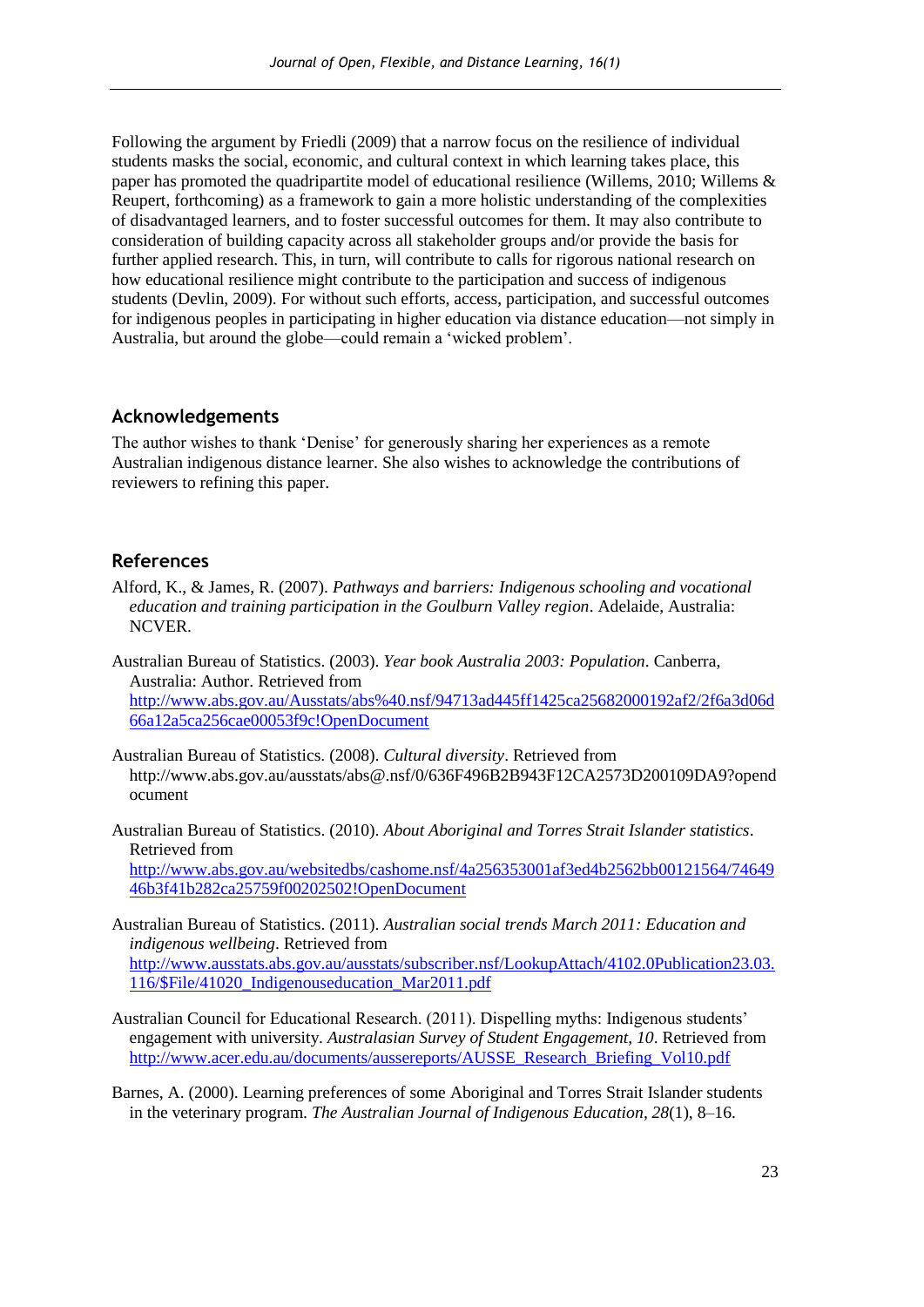- Barraket, J., & Scott, G. (2001). Virtual equality? Equity and the use of information technology in higher education. *Australian Academic and Research Libraries Journal*, *32*(2), 204–212.
- Bates, A. W. (2005). *Technology, e-learning and distance education* (2nd ed.). New York, NY: Routledge.
- Bernard, M. (2006). It's time we teach social-emotional competence as well as we teach academic competence. *Reading and Writing Quarterly, 22*, 103–119.
- Black, K., & Lobo, M. (2008). A conceptual review of family resilience factors. *Journal of Family Nursing, 14*(1), 33–55.
- Bonanno, G. A. (2005). Adult resilience to potential trauma. *Current Directions in Psychological Science, 14*, 135–138.
- Boyden, J., & Cooper, E. (2007). *Questioning the power of resilience: Are children up to the task of disrupting the transmission of poverty?* Oxford, England: Chronic Poverty Research Centre. Retrieved from [http://www.younglives.org.uk/files/working-papers/CPRC-WP73-Boyden-](http://www.younglives.org.uk/files/working-papers/CPRC-WP73-Boyden-Questioning-the-Power-of-Resilience.pdf)[Questioning-the-Power-of-Resilience.pdf](http://www.younglives.org.uk/files/working-papers/CPRC-WP73-Boyden-Questioning-the-Power-of-Resilience.pdf)
- Bradley, D., Noonan, P., Nugent, H., & Scales, B. (2008). *Review of Australian higher education: Final report*. Retrieved from [http://www.deewr.gov.au/HigherEducation/Review/Documents/PDF/Higher%20Education%2](http://www.deewr.gov.au/HigherEducation/Review/Documents/PDF/Higher%20Education%20Review_one%20document_02.pdf) [0Review\\_one%20document\\_02.pdf](http://www.deewr.gov.au/HigherEducation/Review/Documents/PDF/Higher%20Education%20Review_one%20document_02.pdf)
- Department of Education, Employment and Workplace Relations. (2010). *Summary of the 2010 higher education student statistics*. Retrieved from [http://www.deewr.gov.au/HigherEducation/Publications/HEStatistics/Publications/Documents](http://www.deewr.gov.au/HigherEducation/Publications/HEStatistics/Publications/Documents/2010/2010_Attachment_A.pdf) [/2010/2010\\_Attachment\\_A.pdf](http://www.deewr.gov.au/HigherEducation/Publications/HEStatistics/Publications/Documents/2010/2010_Attachment_A.pdf)
- Department of Education, Science and Training. (2001). Indigenous education: International perspectives. *What Works. The Program: Core Issues 7*. Retrieved from [http://www.whatworks.edu.au/upload/1250831119376\\_file\\_7International.pdf](http://www.whatworks.edu.au/upload/1250831119376_file_7International.pdf)
- Devlin, M. (2009). Indigenous higher education student equity: Focusing on what works. *The Australian Journal of Indigenous Education, 38*, 1–8.
- Egeland, B., Carlson, E., & Sroufe, L. A. (1993). Resilience as process. *Development and Psychopathology, 5*, 517–528.
- Friedli, L. (2009). *Mental health, resilience and inequalities*. Copenhagen, Denmark: World Health Organisation.
- Gibb, H. (2006). Distance education and the issue of equity online: Exploring the perspectives of rural Aboriginal students. *Australian Journal of Indigenous Education, 35*, 21–29.
- Goodwin, L. (2007, February). *Enhancing academic resiliency*. Paper presented at the 26th Annual Conference on the First-Year Experience, Addison, TX.
- Gray, J., & Beresford, Q. (2008). A 'formidable challenge': Australia's quest for equity in indigenous education. *Australian Journal of Education, 52*(2), 197–223.
- Grebennikov, L., & Skaines, I. (2009). University of Western Sydney students at risk: Profile and opportunities for change. *Journal of Institutional Research, 14*(1), 58–70.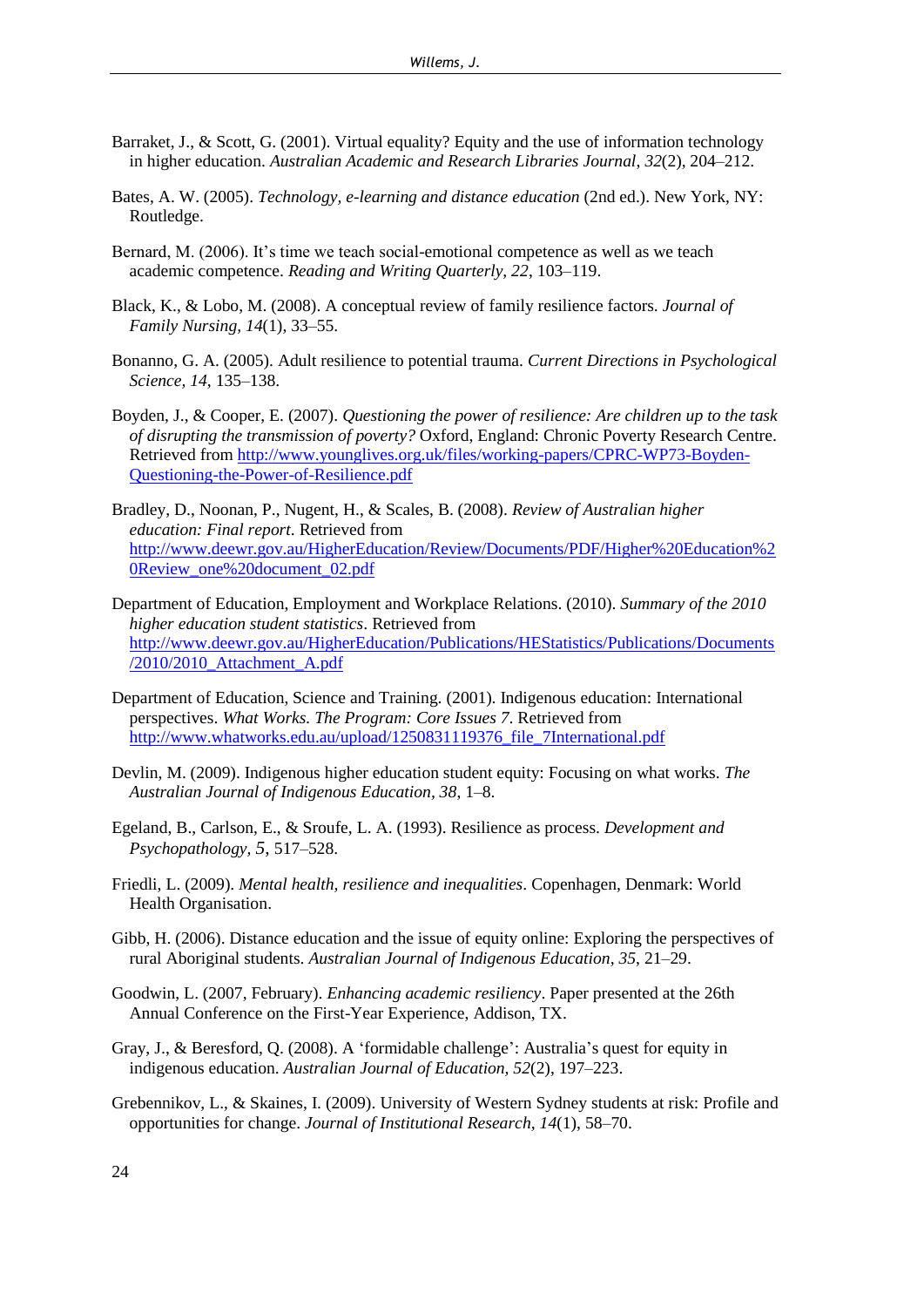- Gunawardena, C. N., & McIsaac, M. S. (1994). Distance education. In D. H. Jonassen (Ed.), *Handbook of research on educational communications and technology* (2nd ed., pp. 355–395). Mahwah, NJ: Lawrence Erlbaum.
- Indigenous Higher Education Advisory Council. (2006). *Improving indigenous outcomes and enhancing indigenous culture and knowledge in Australian higher education*. Canberra, Australia: Department of Education, Science and Training.
- Jumbunna Centre for Australian Indigenous Studies, Education and Research and Wammara Aboriginal Education Centre. (1997). *Submission to the review of higher education financing and policy*. Sydney, Australia: University of Technology Sydney/Macquarie University. Retrieved from [http://www.dest.gov.au/archive/highered/hereview/submissions/submissions/J/JumbunnaWam](http://www.dest.gov.au/archive/highered/hereview/submissions/submissions/J/JumbunnaWammara.html) [mara.html](http://www.dest.gov.au/archive/highered/hereview/submissions/submissions/J/JumbunnaWammara.html)
- Kauffman, P. (2003). Diversity and indigenous policy outcomes: Comparisons between four nations. *International Journal of Diversity in Organizations, Communities, and Nations, 3*, 166–186.
- Kemp, W. C. (2002). Persistence of adult learners in distance education. *The American Journal of Distance Education, 16*(2), 65–81.
- Masten, A. S. (1994). Resilience in individual development: Successful adaptation despite risk and adversity. In M. Wang & E. Gordon (Eds.), *Risk and resilience in inner city America: Challenges and prospects* (pp. 3–25). Hillsdale, NJ: Lawrence Erlbaum.
- Masten, A. S., & Obradović, J. (2006). Competence and resilience in development. *Annals of the New York Academy of Sciences, 1094*, 13–27.
- Masten, D., & Plowman, T. M. P. (2003). Digital ethnography: The next wave in understanding the consumer experience. *Design Management Journal, 14*(2), 75–81.
- Milton, M., & Vozzo, L. (2010, September). *Using new technologies to support the learning of Aboriginal pre-service teachers*. Paper presented at the 8th World Congress on Participatory Action Research and Action Learning, Melbourne, Australia. Retrieved from <http://wc2010.alara.net.au/Formatted%20Papers/3.1.2.EDU.6.pdf>
- Morgan, D. (2001). Indigenous education: Factors affecting students' decisions to continue or withdraw from tertiary studies at Flinders University. *International Education Journal, 2*(4), 233–239.
- O'Rourke, V. (2008, December). *Invisible fences: Perceived institutional barriers to success for indigenous university students*. Paper presented at the AARE 2008 International Education Research Conference, Brisbane, Australia. Retrieved from <http://www.aare.edu.au/08pap/oro08799.pdf>
- Pechenkina, E., & Anderson, I. (2011). *Background paper on indigenous Australian higher education: Trends, initiatives and policy implications*. Canberra, Australia: Department of Education, Employment and Workplace Relations. Retrieved from [http://www.deewr.gov.au/Indigenous/HigherEducation/ReviewofIndigenousHigherEducation/](http://www.deewr.gov.au/Indigenous/HigherEducation/ReviewofIndigenousHigherEducation/Submissions/Documents/IndigenousHigherEducationReview-ReseachPaper.pdf) [Submissions/Documents/IndigenousHigherEducationReview-ReseachPaper.pdf](http://www.deewr.gov.au/Indigenous/HigherEducation/ReviewofIndigenousHigherEducation/Submissions/Documents/IndigenousHigherEducationReview-ReseachPaper.pdf)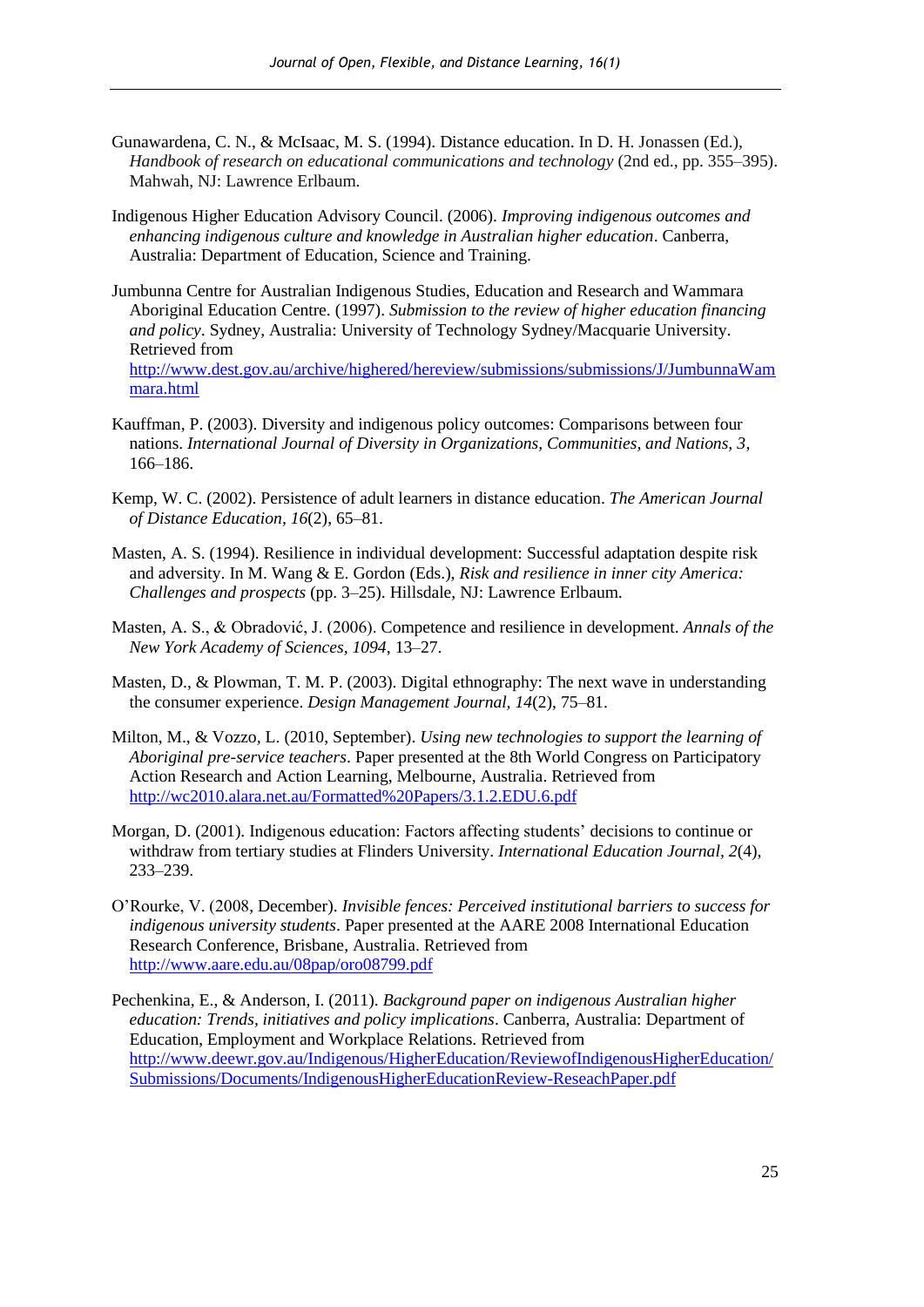- Perkins, R., & Willems, J. (2011, November). *How Aboriginal and Torres Strait Islander peoples participate in higher education with technology*. Paper presented at the Keeping the Door Open: Learning, Teaching, and Social Justice in Tertiary Education Symposium, Melbourne, Australia.
- Queensland School Curriculum Council. (2001). *Equity considerations for the development of curriculum and test materials*. Brisbane: Author.
- Reedy, A. (2011). Equity in a digital world: Engaging indigenous learners. In G. Williams, P. Statham, N. Brown, & B. Cleland (Eds.), *Ascilite 2011: Changing demands, changing directions. Proceedings* (pp. 1061–1074). Hobart, Australia: University of Tasmania.
- Shah, M., & Widin, J. (2010). Indigenous students' voices: Monitoring indigenous student satisfaction and retention in a large Australian university. *Journal of Institutional Research, 15*(1), 28–41.
- Simpson, O. (2003). *Student retention in online, open and distance learning*. London, England: Kogan-Page.
- Tugade, M. M., & Fredrickson, B. L. (2004). Resilient individuals use positive emotions to bounce back from negative emotional experiences. *Journal of Personality and Social Psychology, 86*(2), 320–333.
- Universities Australia. (2008). *Advancing equity and participation in Australasian higher education: Action to address participation and equity levels in higher education of people from low socio-economic backgrounds and indigenous people*. Retrieved from <http://www.universitiesaustralia.edu.au/resources/63/83>
- Walker, R. (2000). *Executive summary. Indigenous performance in Western Australia universities: Reframing retention and success*. Canberra, Australia: Department of Education, Training and Youth Affairs. Retrieved from [http://www.dest.gov.au/archive/highered/eippubs/eip00\\_12/exec\\_summ.htm](http://www.dest.gov.au/archive/highered/eippubs/eip00_12/exec_summ.htm)
- Waxman, H. C., Padrón, Y. N., & Gray, J. P. (Eds.). (2004). *Educational resiliency: Student, teacher, and school perspectives.* Greenwich, CT: Information Age.
- Willems, J. (2005). Flexible learning: Implications of 'when-ever', 'where-ever' and 'what-ever'. *Distance Education, 26*(3), 429–435.
- Willems, J. (2010). The equity raw-score matrix  $-A$  multidimensional indicator of potential disadvantage in higher education. *HERDSA Journal, 29*(6), 603–621.
- Willems, J., & Reupert, A. (forthcoming). Resilience and the distance higher degree by research candidate. In J. Willems & B. Tynan (Eds.), *Research in distance and flexible learning: Volume 2: Micro level research in distance and flexible learning.* Edmonton, Canada: Athabasca University Press.